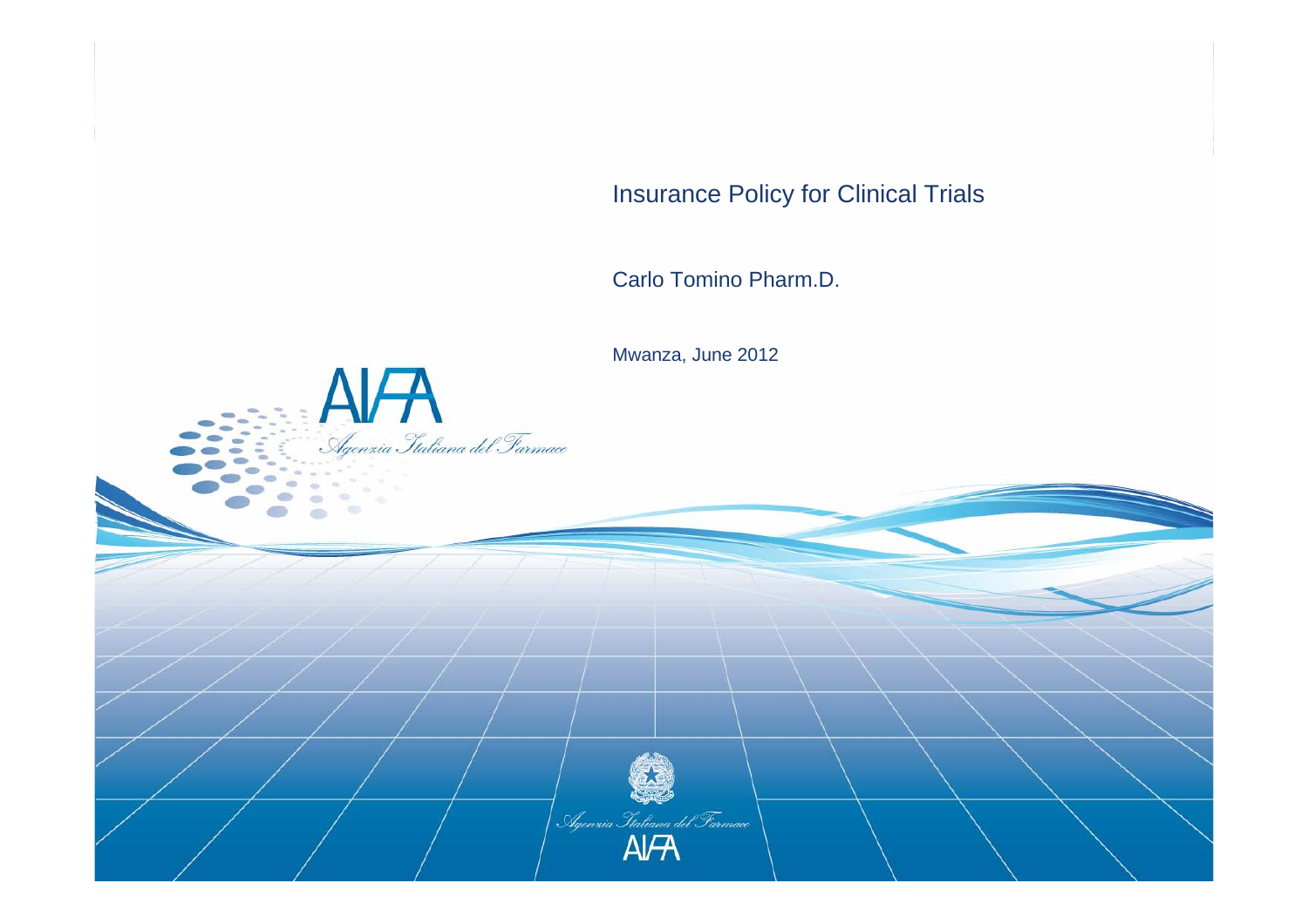

### **Ministry of Labour, of Health and Social Policies**

**"Minimum requirement for the insurance policies to protect participants to clinical trials for medicine"**

# **Ministry of Employment, of Health and Welfare with Ministry of Economic Development**

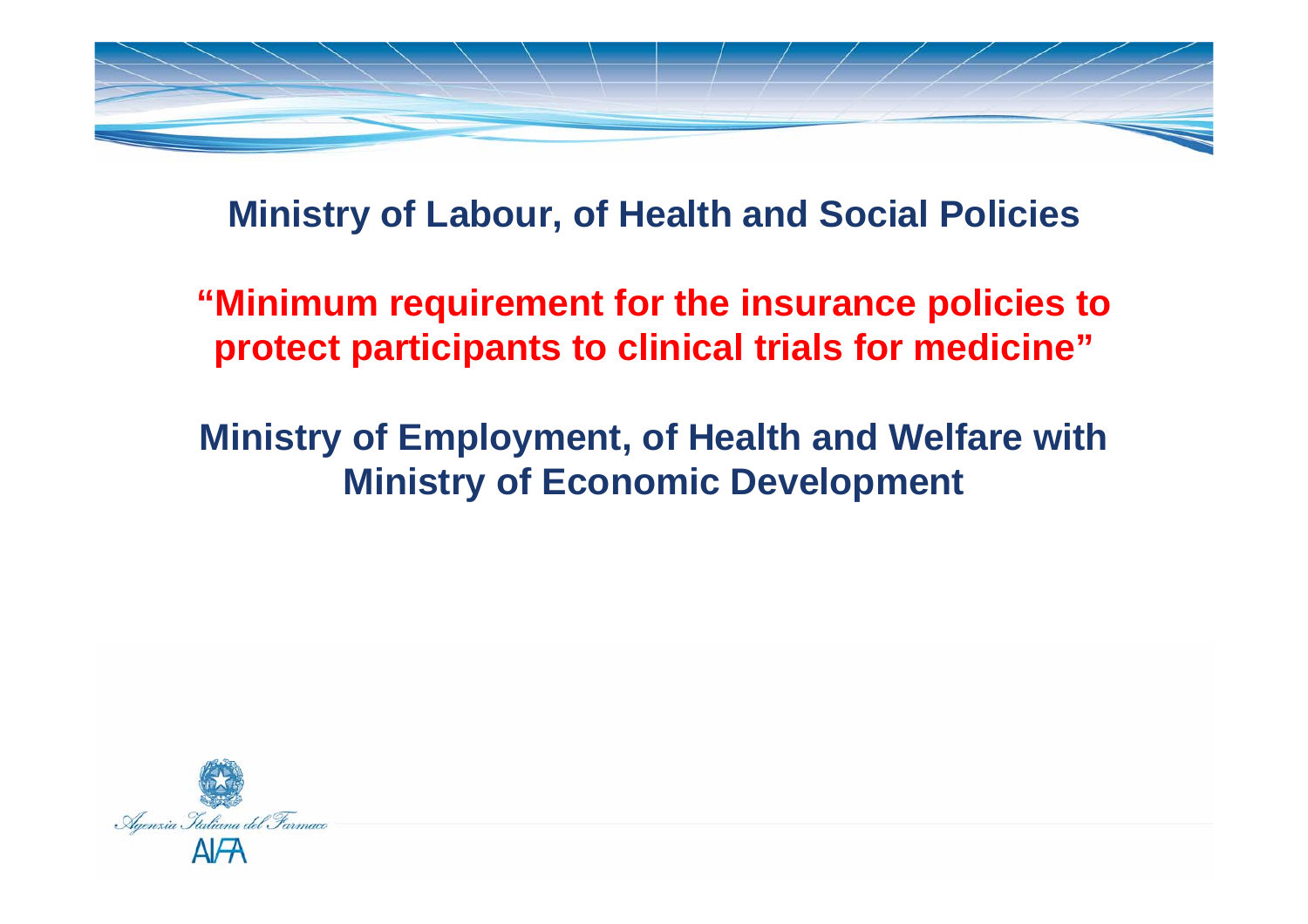

• The sponsor of the clinical trial shall submit to the Ethics Committee an insurance certificate **in Italian**, duly executed by the insurance company under a valid insurance policy, as per the attached standard form which forms an integral part of this decree, which is to make explicit reference to the proposed interventional study and describe its essential aspects as provided by this decree.

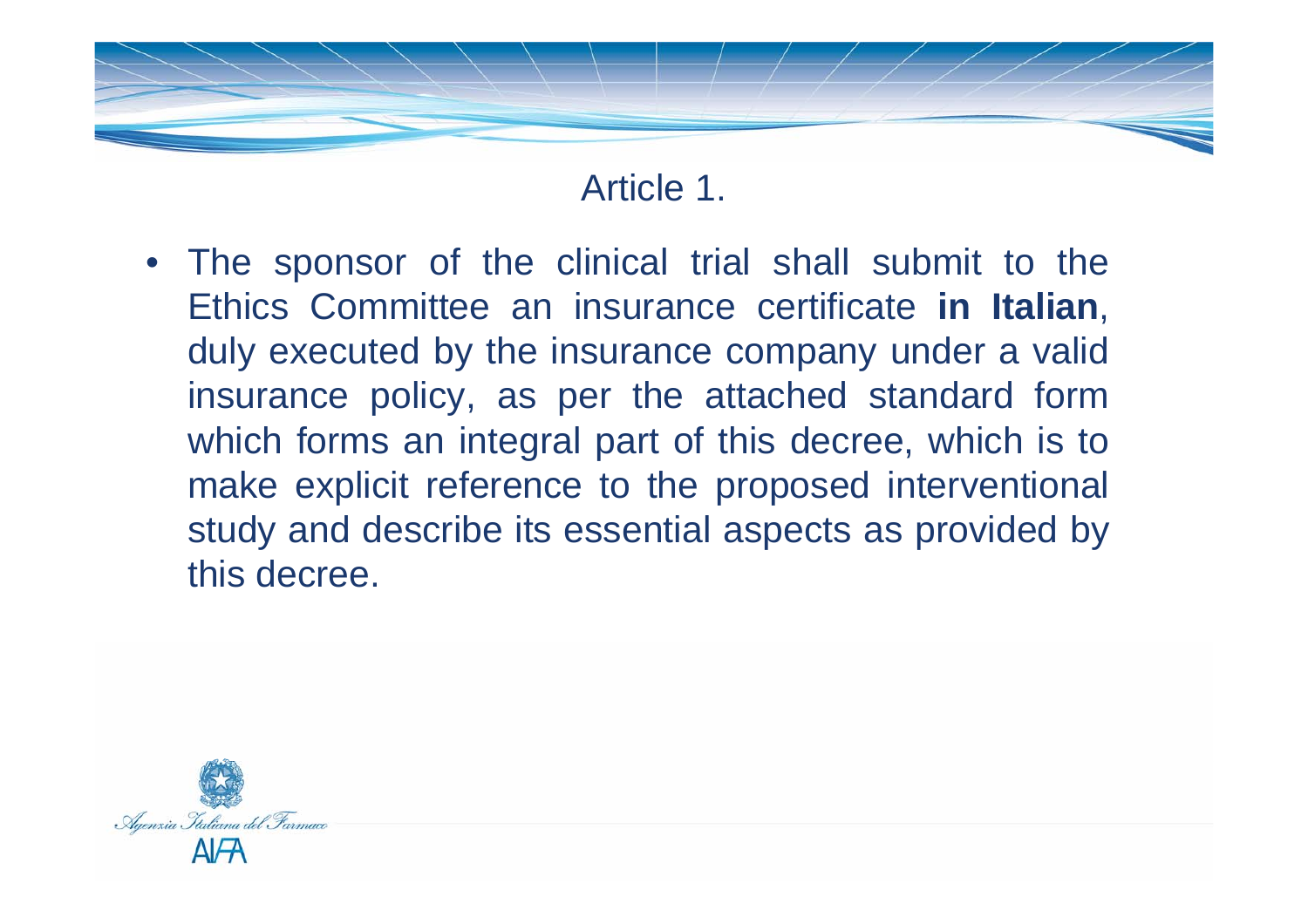

• When giving its opinion, the Ethics Committee shall consider the insurance certificate submitted by the sponsor of the clinical trial, as drafted in compliance with the requirements set forth in this decree.

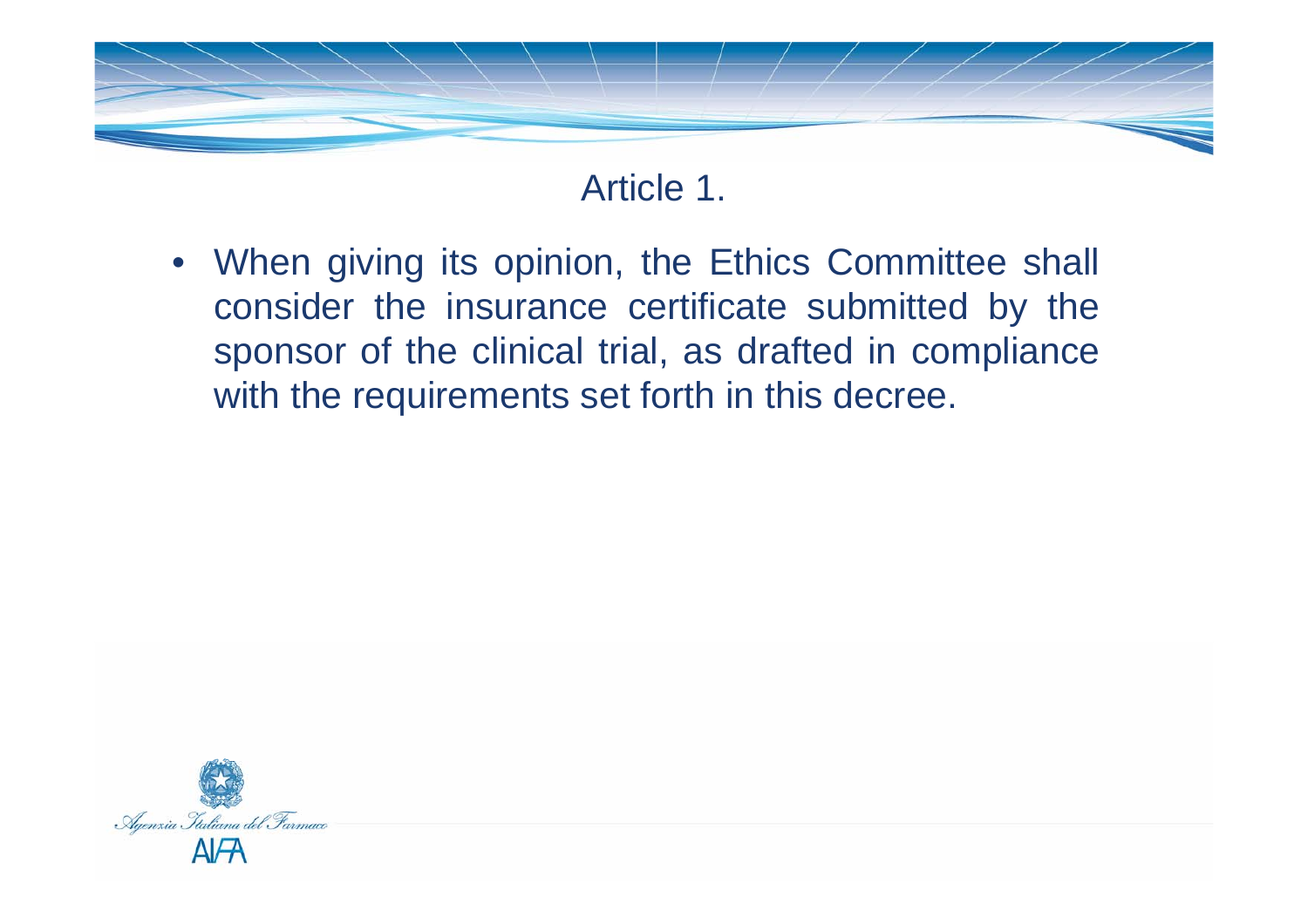### Article 1

• The insurance policy is to grant specific cover in connection with the reimbursement of damages caused to the subjects by the clinical trial activities throughout the entire duration thereof, thus covering any civil liability of investigator and sponsor of the clinical trial, without excluding any damage which may be unintentionally caused by accident and/or be attributed to negligence, imprudence or inexperience.

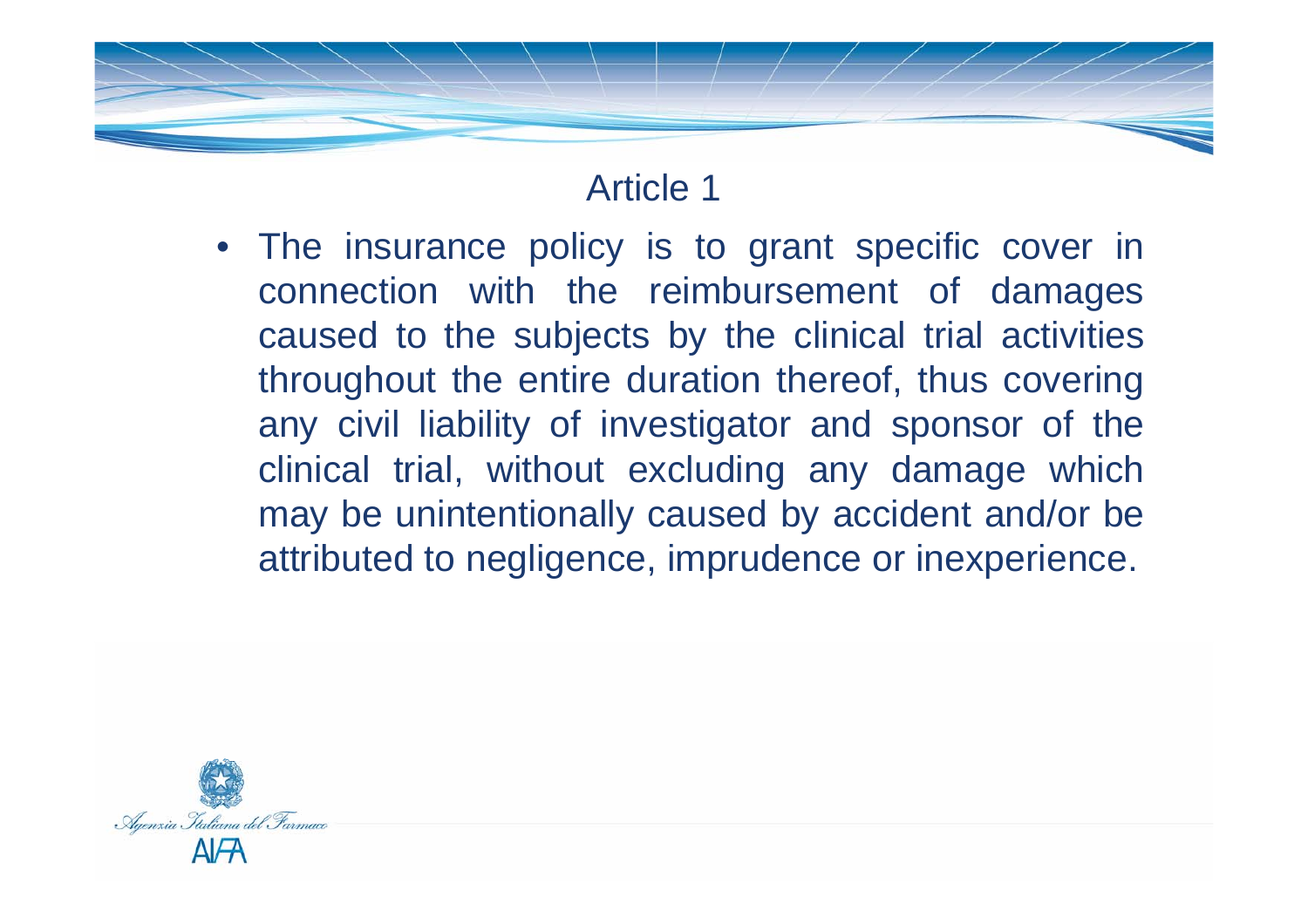# Article 1

• If the term of validity of the certificate is shorter than the actual term of the trial, sponsor has to submit to the Ethics Committee the relevant renewal certificate upon and by the scheduled expiry date thereof. The submission of the renewal certificate to the Ethics Committee / Competent Authority is a non-substantial amendment.

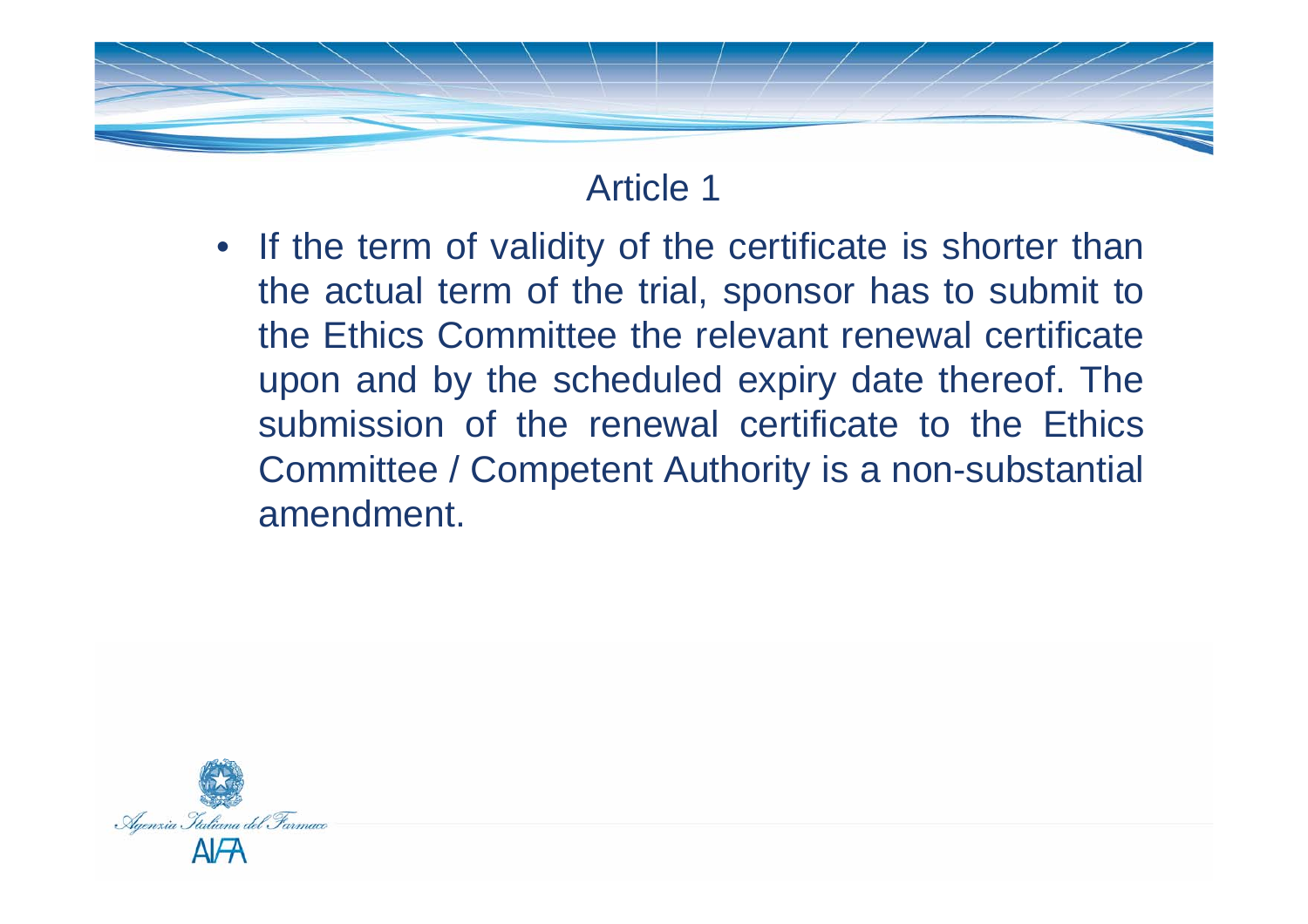

- Terms set forth in the insurance policy in connection with the outbreak of damages and with the submission of claims may not be respectively shorter than 24 and 36 months from completion of the clinical trial.
- Completion of the clinical trial shall mean the last medical-surgical, diagnostic and/or therapeutic service performed in accordance with the trial protocol applying to the last patient enrolled in Italy.

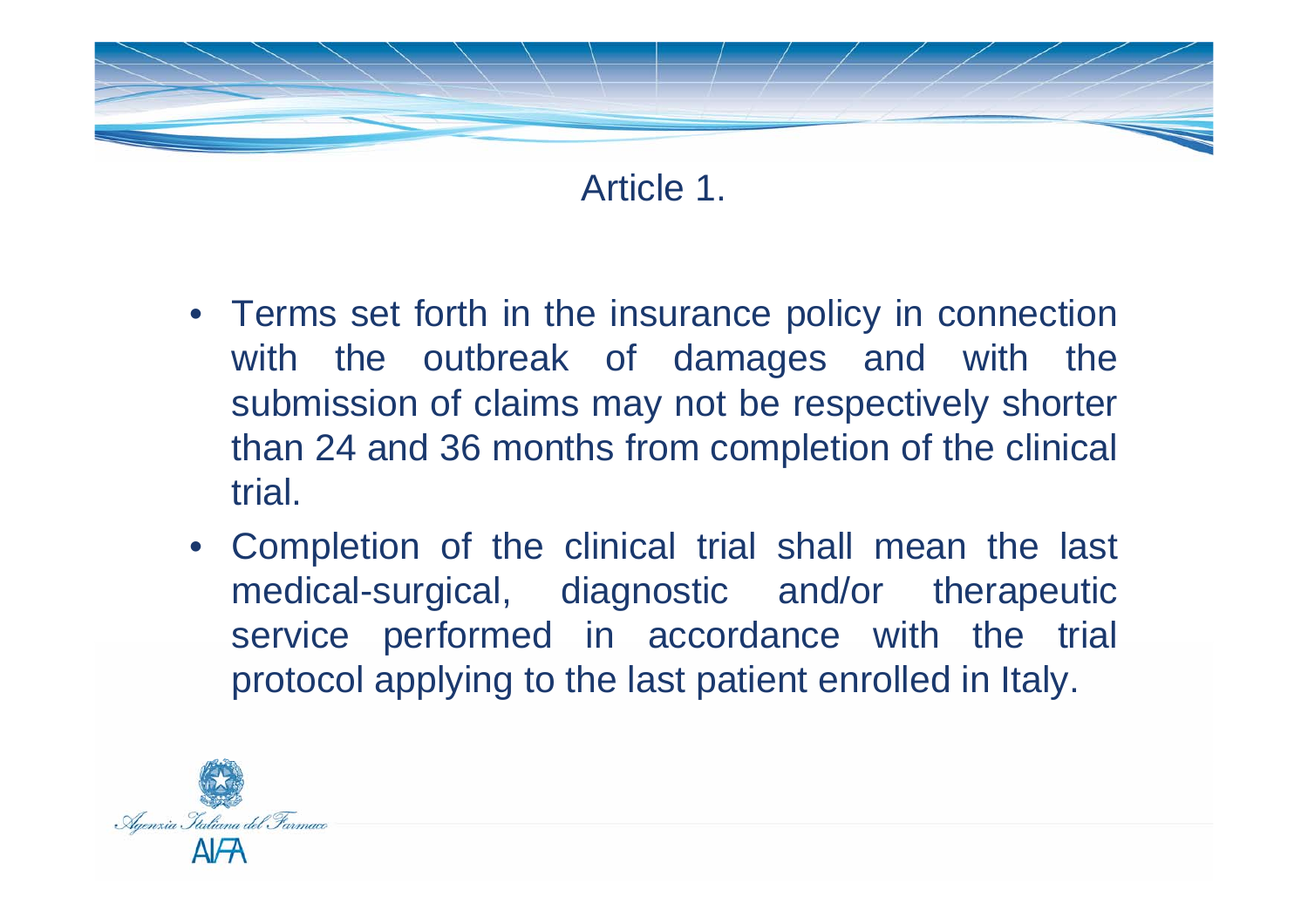

•In case of trials which are potentially eligible to cause damages which may show after longer periods of time, the minimum period of tail coverage for the risk shall be extended accordingly.

•As regards clinical trials on children, such extension is to contemplate a coverage of at least 10 years, this being the minimum time required to ascertain their regular psychophysical development.

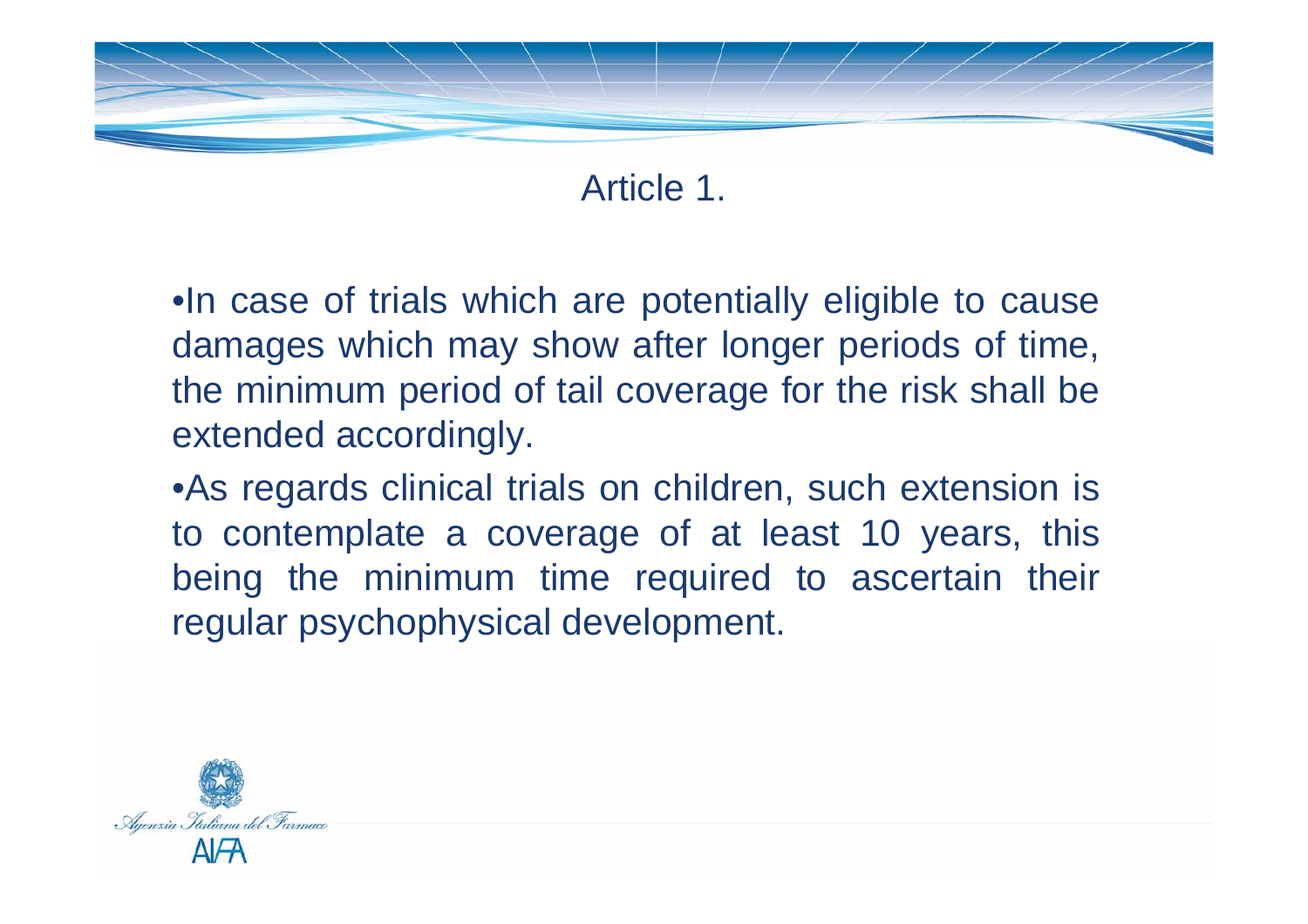

•Clinical trials which involve gene therapy, cellular therapy and radio-pharmaceutical shall require a minimum extended tail coverage for the risk of at least 10 years.

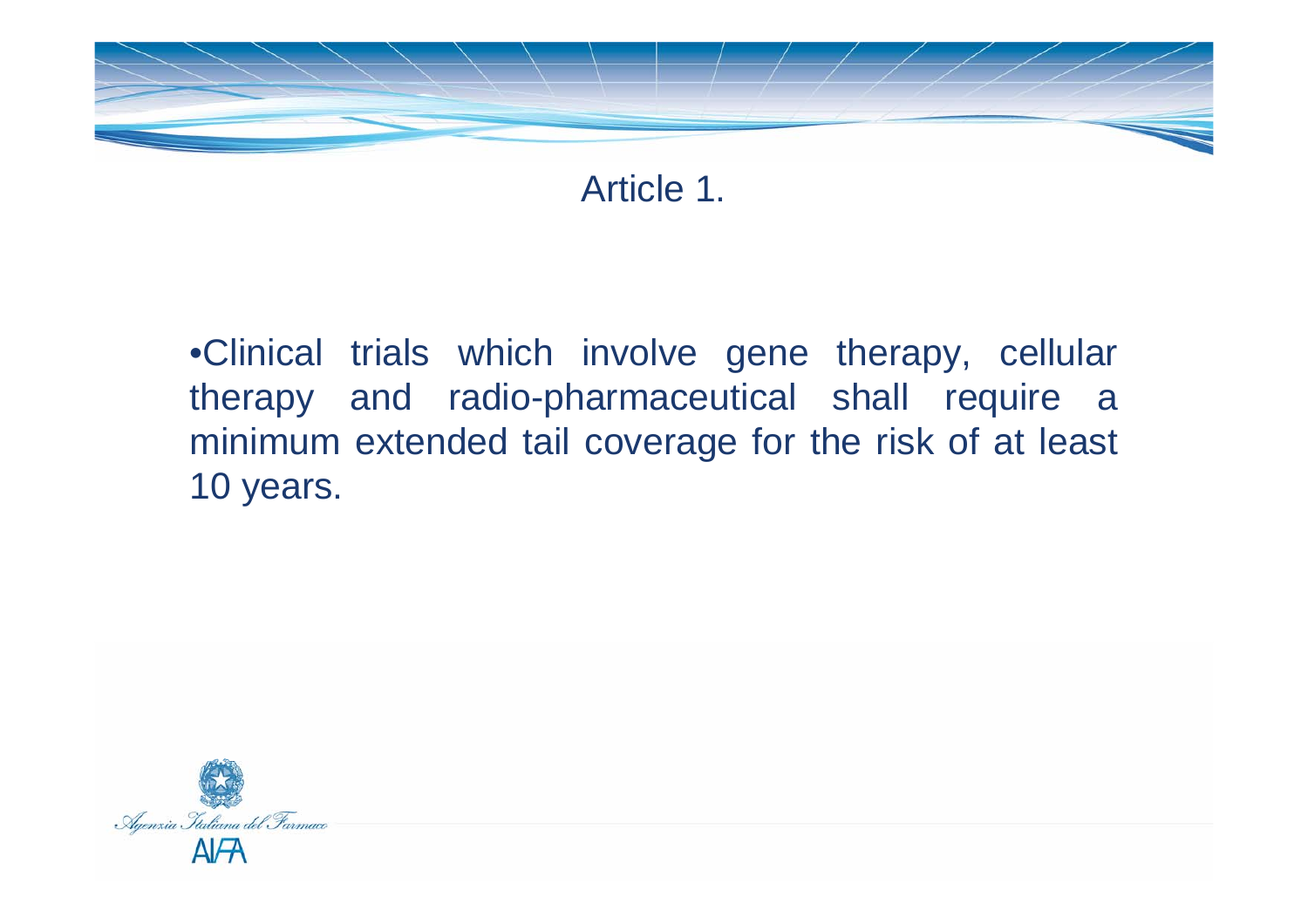•In any case, the investigator is always required to inform the participants to the trial protocol, even through the informed consent, that the insurance policy covering damages caused by civil liability (as third part liability) in the trial will not cover any amount exceeding its limit of liability and that such policy exclusively applies to damages for which a claim was submitted within and not later than the period provided in the policy and defined in accordance with the criteria hereunder. This restriction shall not in any event impair the right of the damaged party to seek reimbursement of damages from the person liable therefor.

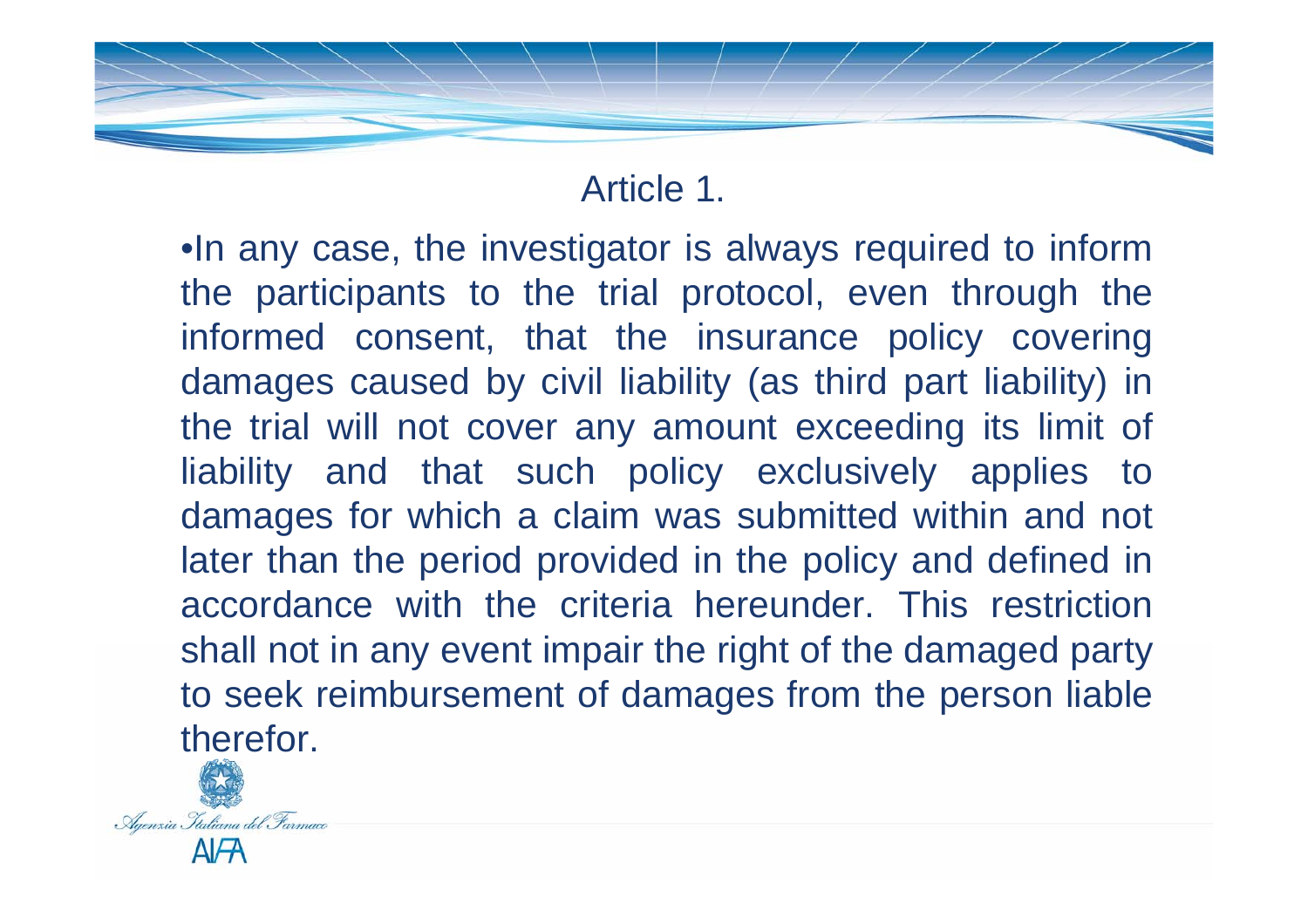

Article 2.

•Insurance shall cover death, all permanent and/or temporary impairment of health conditions, relevant financial consequential losses which are the direct consequence of the trial and which can be traced to the liability of all people operating for the performance of the trial.

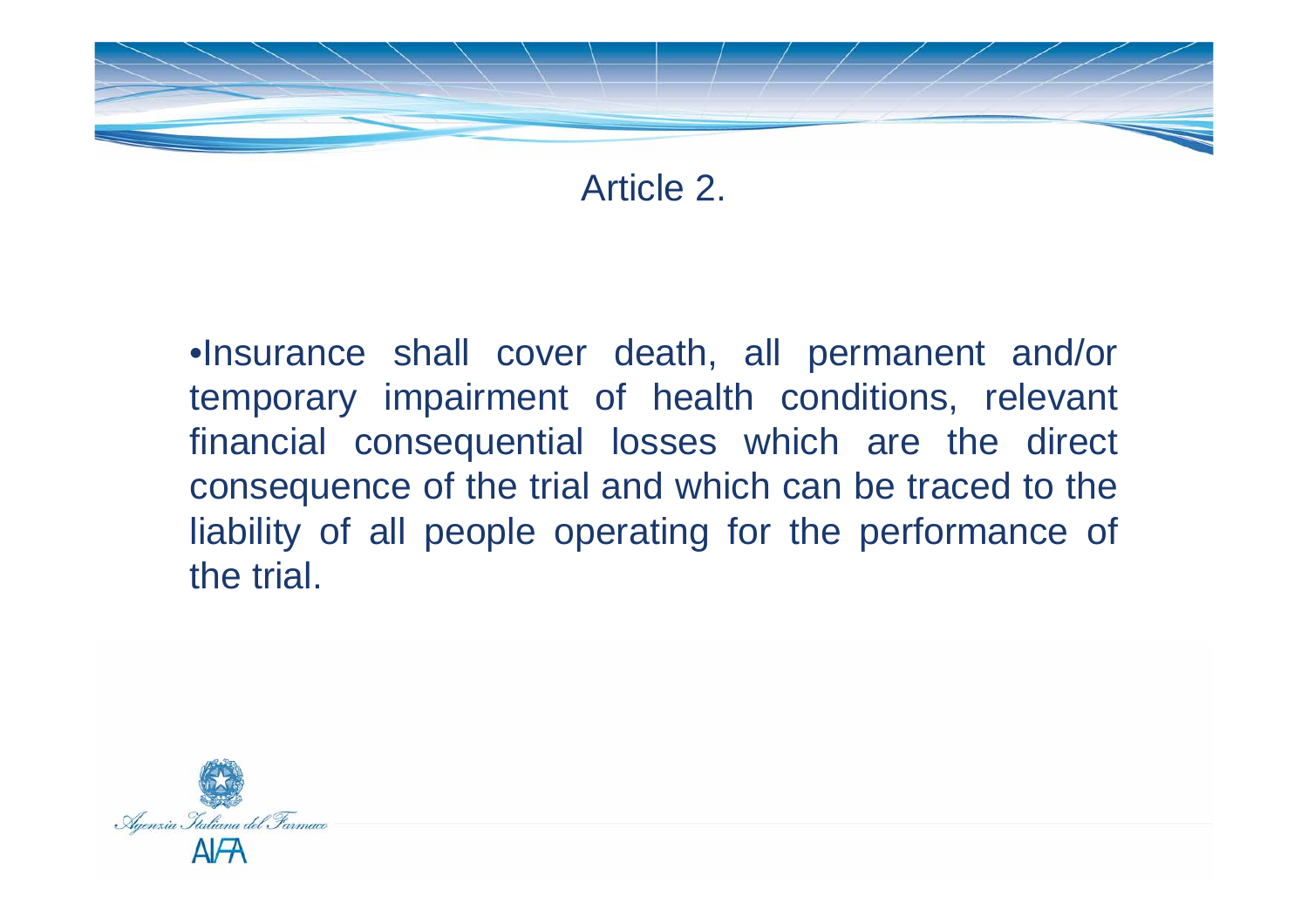

### Article 2.

•Insurance shall provide for an insured limit for the reimbursement of damages not lower than Euro 1 million per participant, although the following minimum limits for each individual protocol are required, not less than:

- a) Euro 5 million if trial participants are less than or equal to 50
- b) Euro 7 million five hundred thousand if the trial participants are more than 50 but less than 200;
- c) Euro 10 million if the trial participants are more than 200.

Trial participants shall mean the number of patients which take part in the trial in Italy.

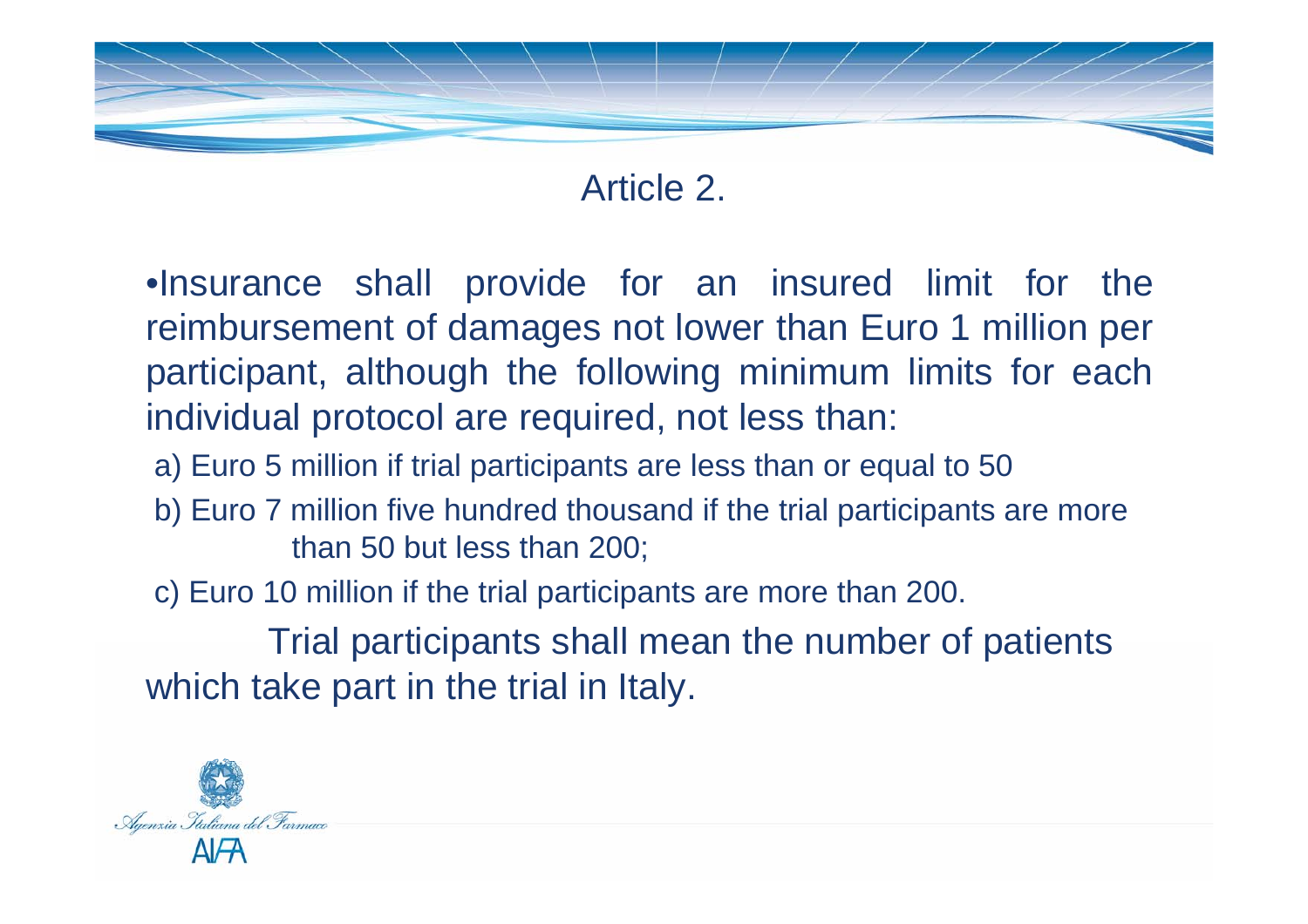# Article 2.

•No deductible enforceable against third parties who claim damages may be provided; if the insurance company wishes to terminate the contract, it shall in any case grant the cover to participants. Participants who will be enrolled in the clinical trial after termination by the insurance company, the sponsor shall execute a new insurance policy with another insurance company before enrolling them.

•The amounts of the limits of liability are subject to review every three years.

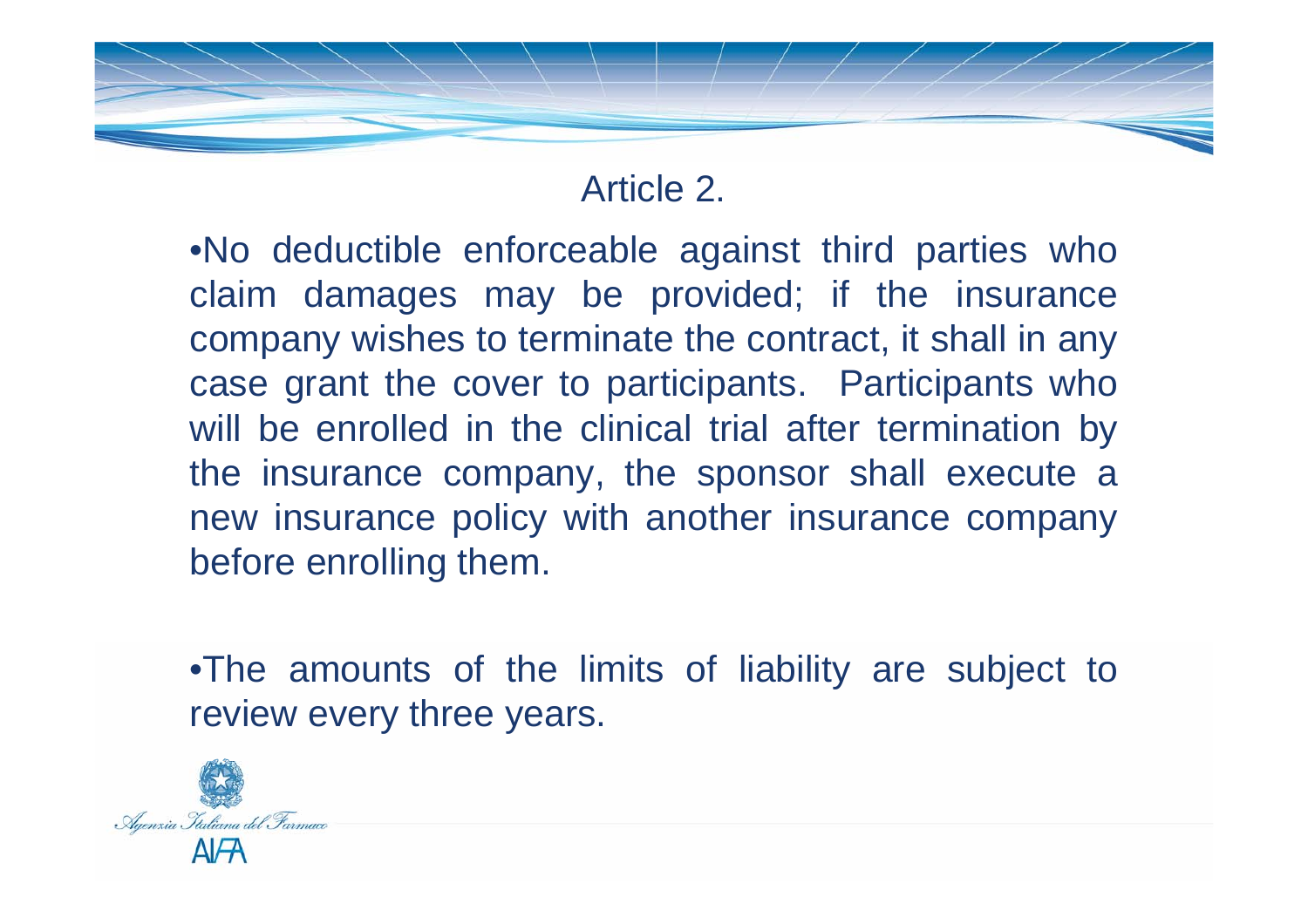

Article 3.

•Sponsors of no-profit clinical trials shall be under an obligation to extend their own insurance cover as executed in connection with the healthcare activities performed in their organization or execute an additional policy granting specific cover for the civil liability arising from clinical trial activities, in accordance with the minimum requirements provided in this decree.

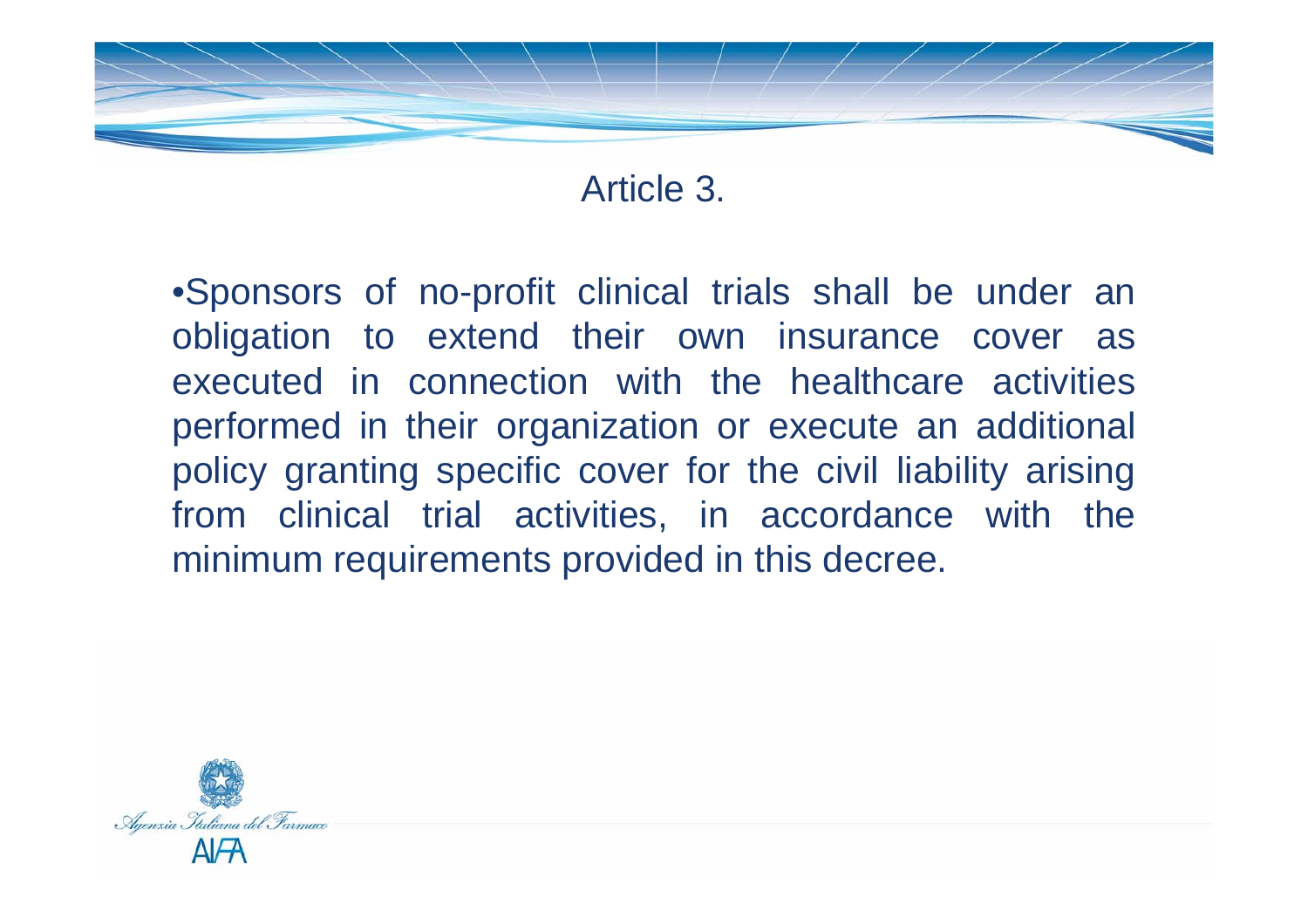

Article 3.

•In case of multicentre no-commercial trials, each centre involved may refer to its own insurance policy to cover participants from its centre; this being the case, the competent Ethics Committee of each centre shall assess that an appropriate insurance cover is in place for its centre.

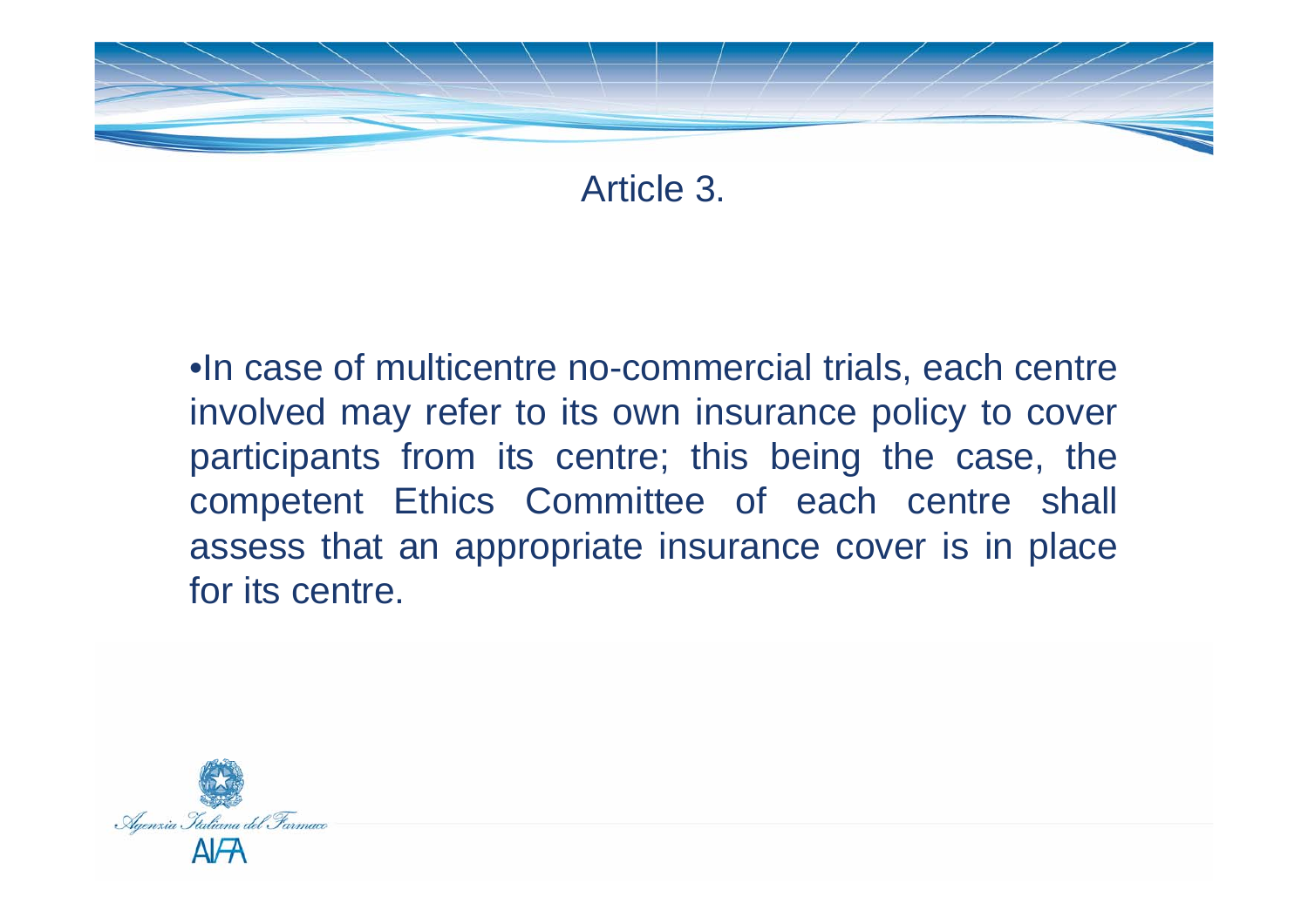

Article 4.

# •This obligations shall not apply to non-interventional trials (or observational studies).

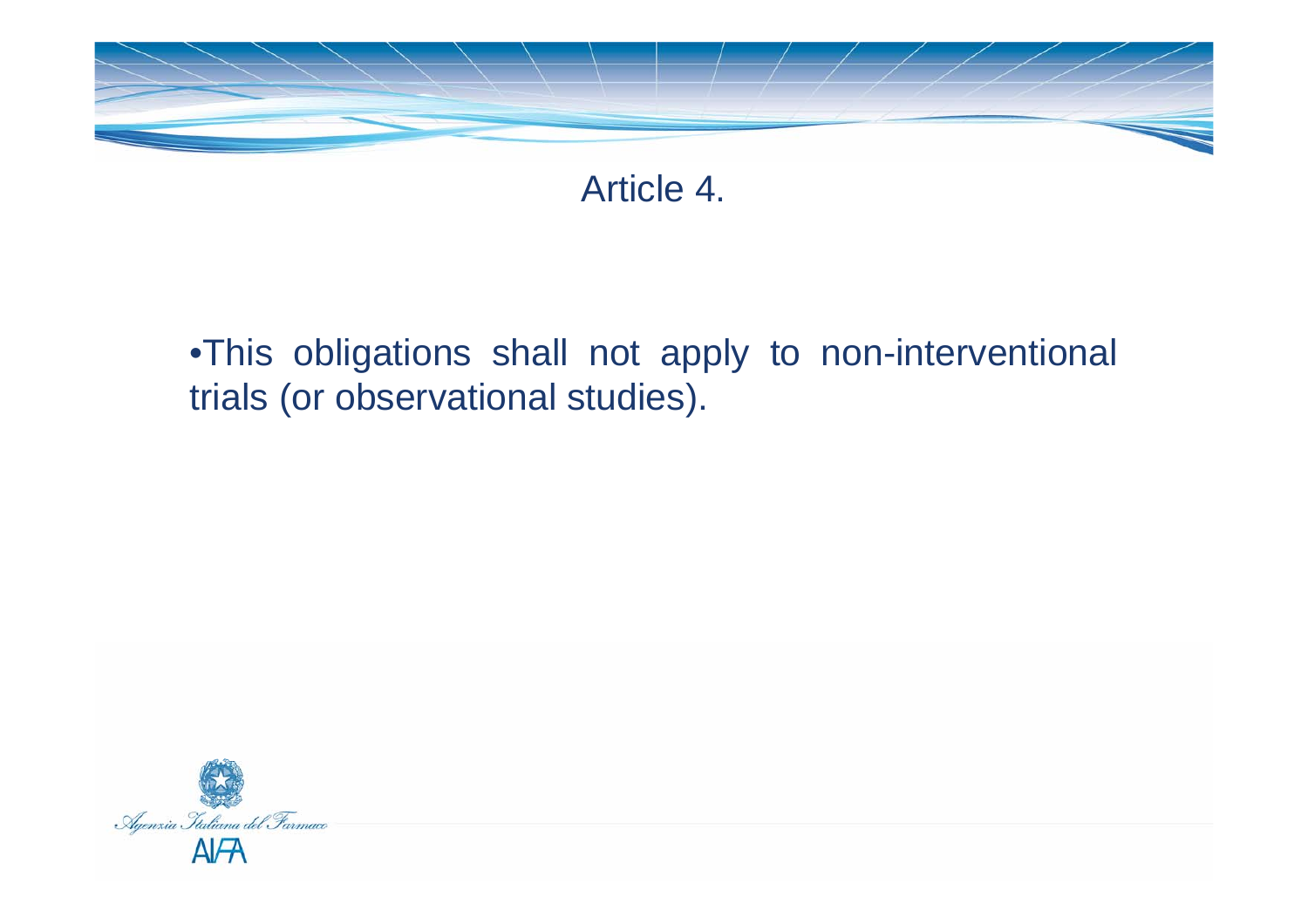

Article 5.

•Results of trials which do not satisfy the minimum requirements set forth in this decree will not be taken into account for the purpose of evaluating the marketing authorization application.

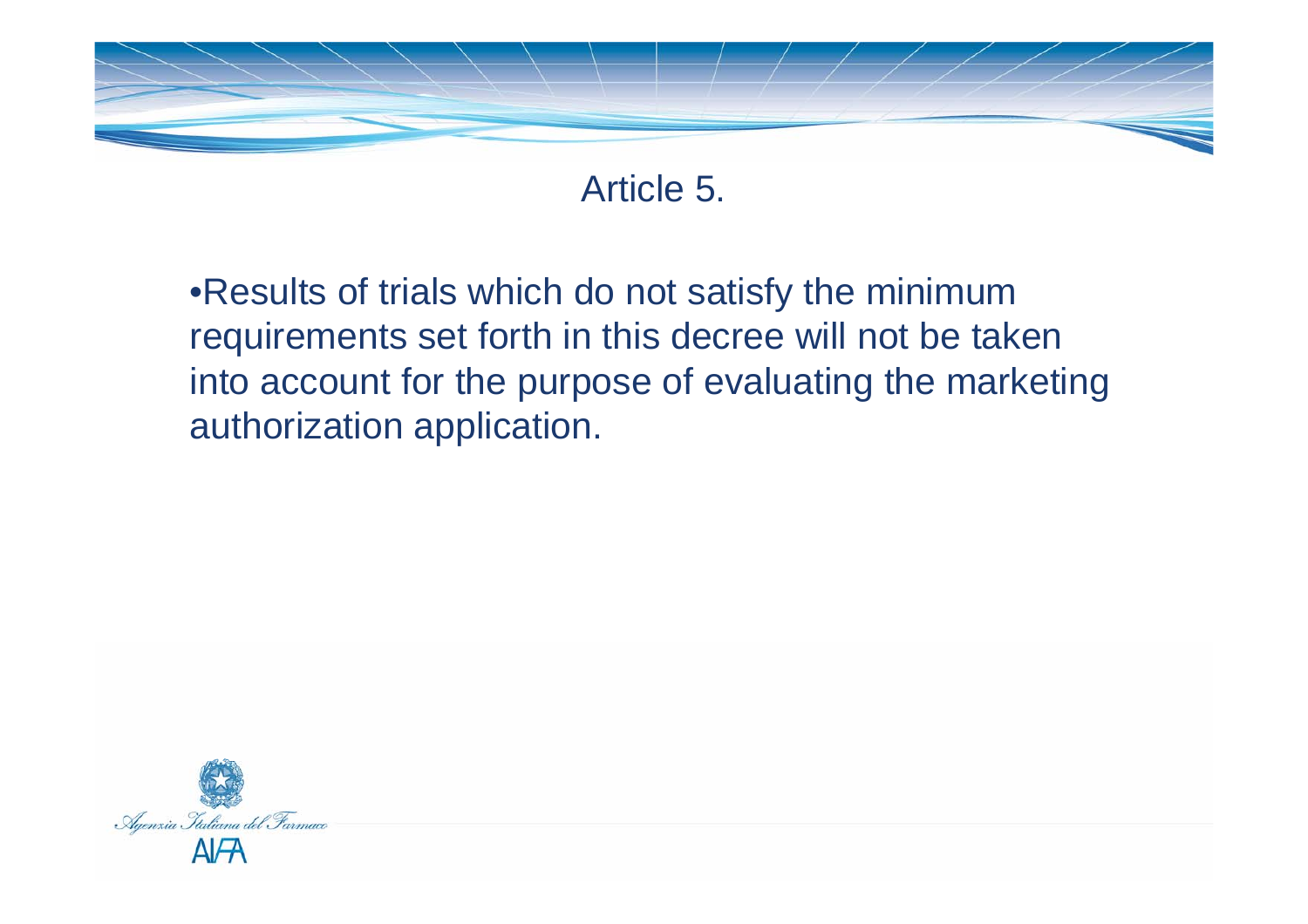

Article 5.

• Any favourable opinions by the Ethics Committees shall be null and void, together with the relevant authorizations, concerning clinical trials which do not satisfy the minimum requirements set forth in this decree.

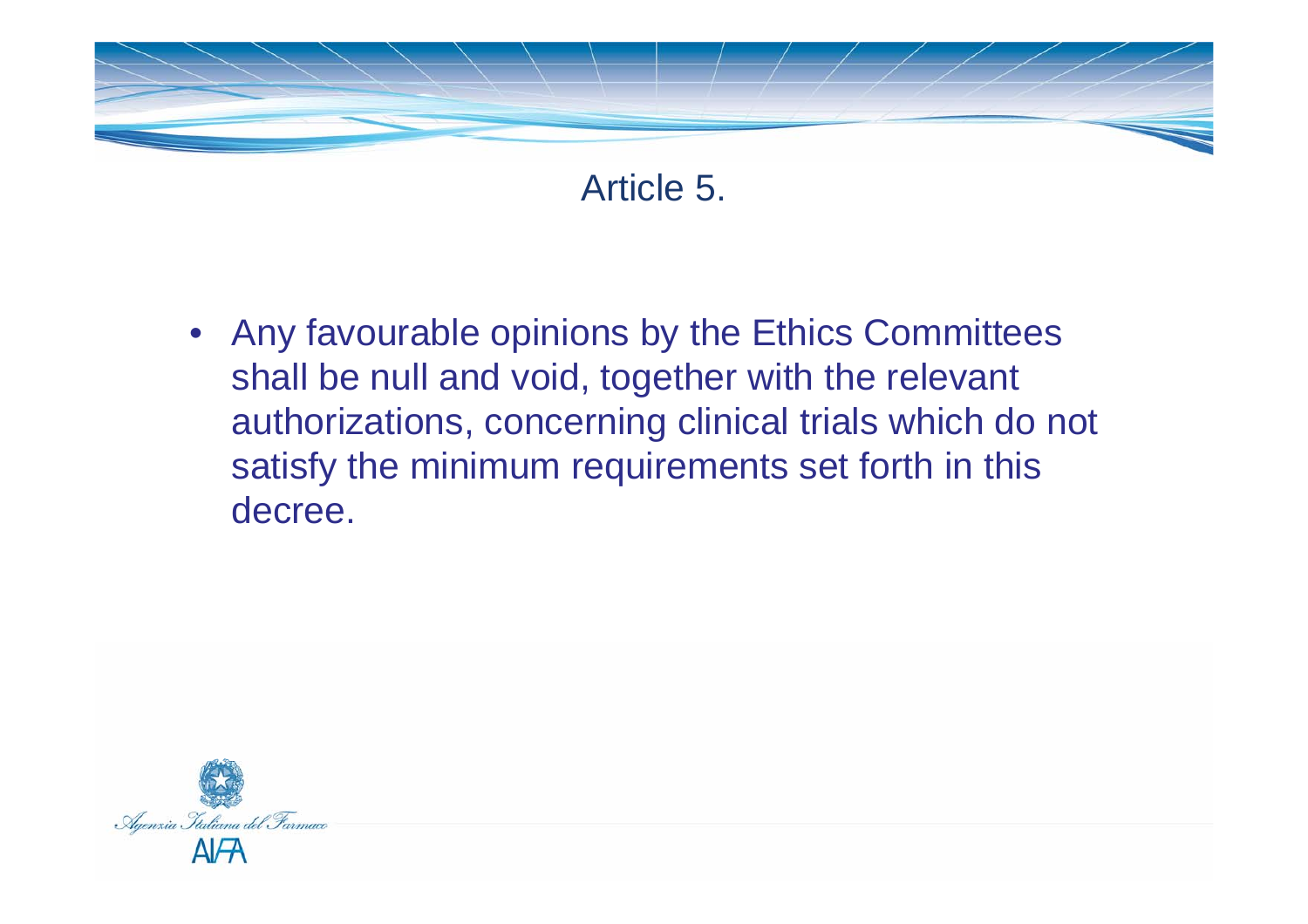

Article 6.

•This decree shall come into force after 180 days following its publication in the Official Journal and shall apply to clinical trials whose application for the sole opinion of the Ethics Committee will be submitted after decree has come into force.

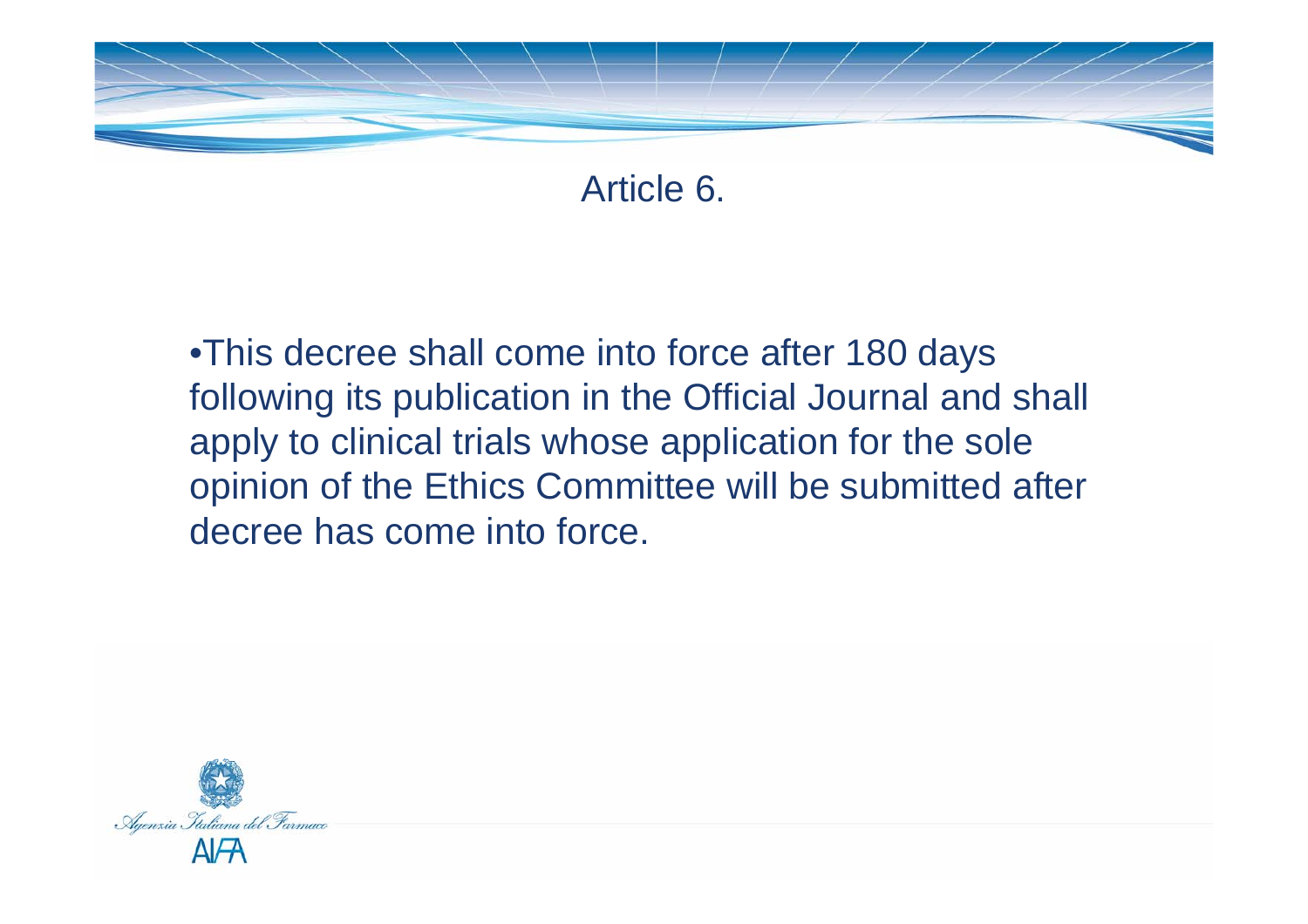

Standard form of insurance certificate

The insurance certificate to be attached to the documents of the interventional clinical trial shall at least contain the information referred to in the following scheme:

- •1. Information concerning the policy
	- 1.1 Insurance company
	- 1.2 Policy number
	- 1.3 Initial Date
	- 1.4 Expiry Date

**AIFA** 

1.5 Insured (Policy Holder)

 $\frac{1}{\sqrt{2}}$  1.6 Description of activity (purpose of the policy)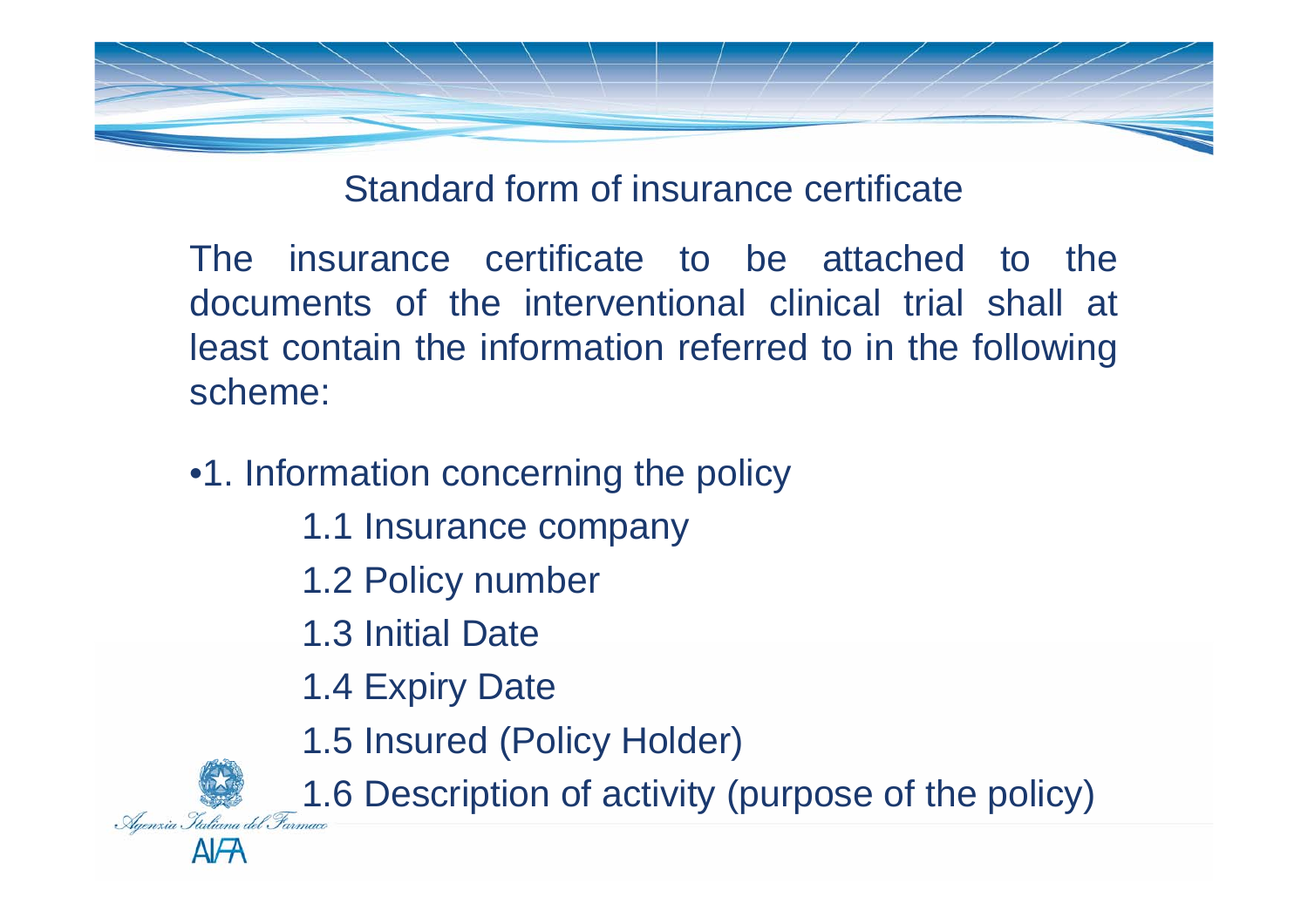

Standard form of insurance certificate

• 2. Covers applying to the protocol submitted to the competent authority and/or the Ethics Committee

2.1 Title of insured protocol:

2.2 No. of trial centres

- 2.3 Protocol number (if available)
- 2.4 Number of participants (planned number of patients who will take part in the clinical trial in Italy)

2.5 Tail coverage as discovery period (in months):

2.6 Insureds (list all categories of insured participants)

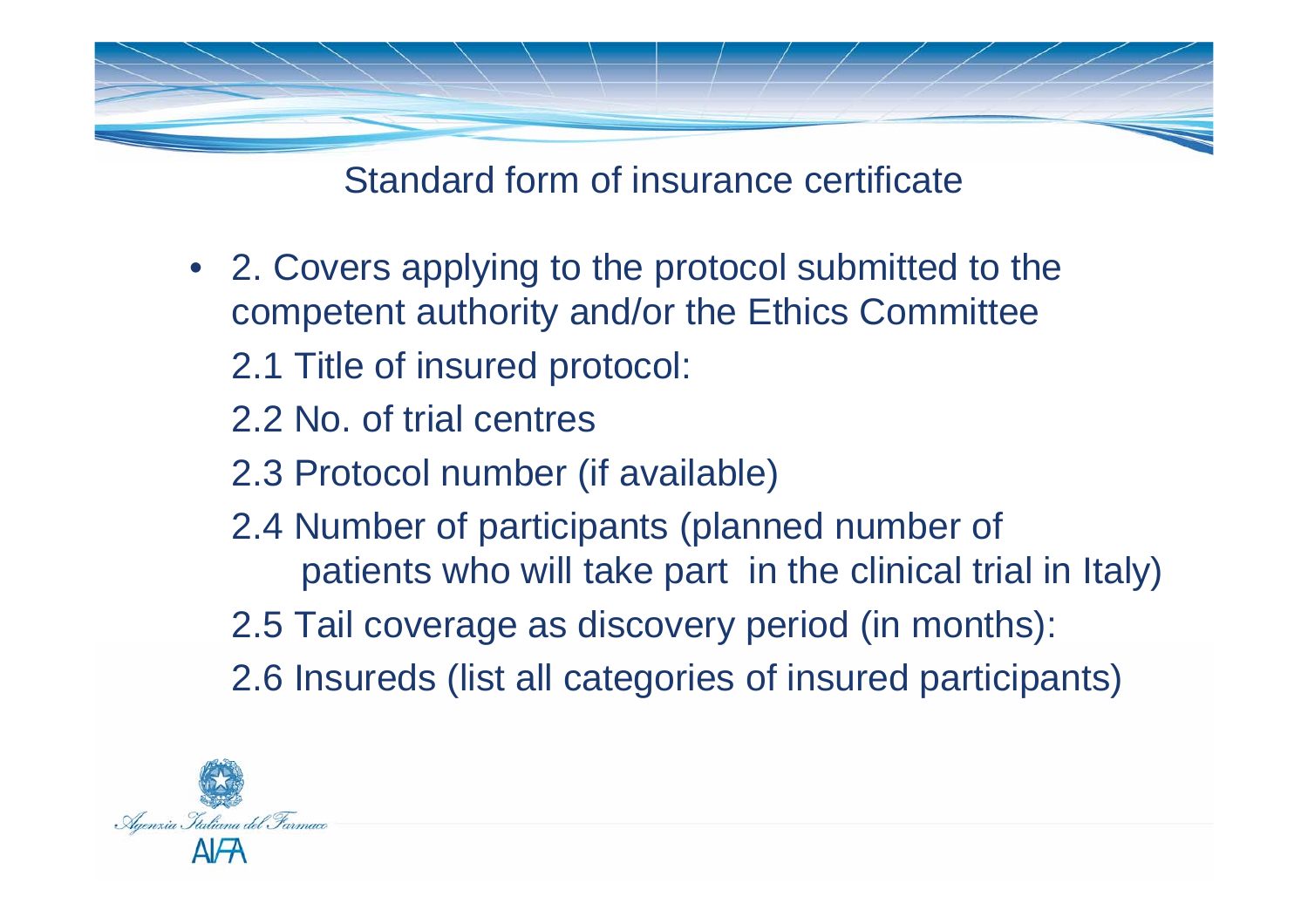

2.7 Limits of indemnity<sup>1</sup> (this cover shall apply up to the following amounts)

| <b>Limit of Liability per Protocol</b> | Euro |
|----------------------------------------|------|
| Limit of Liability per Person          | Euro |

*If the amount of individual indemnities exceeds the above limits of liability for each period of insurance, insurance indemnities recognized to participants shall be reduced pro-rata. Claims for reimbursement exceeding the above limit of liability shall be borne by the Policy Holder(sponsor).*

<sup>1</sup>. The limit of indemnity may vary according to the number of participants or to the risks (see article 2): a limit of at least Euro 1 million in case of damages to every participant shall be provided.